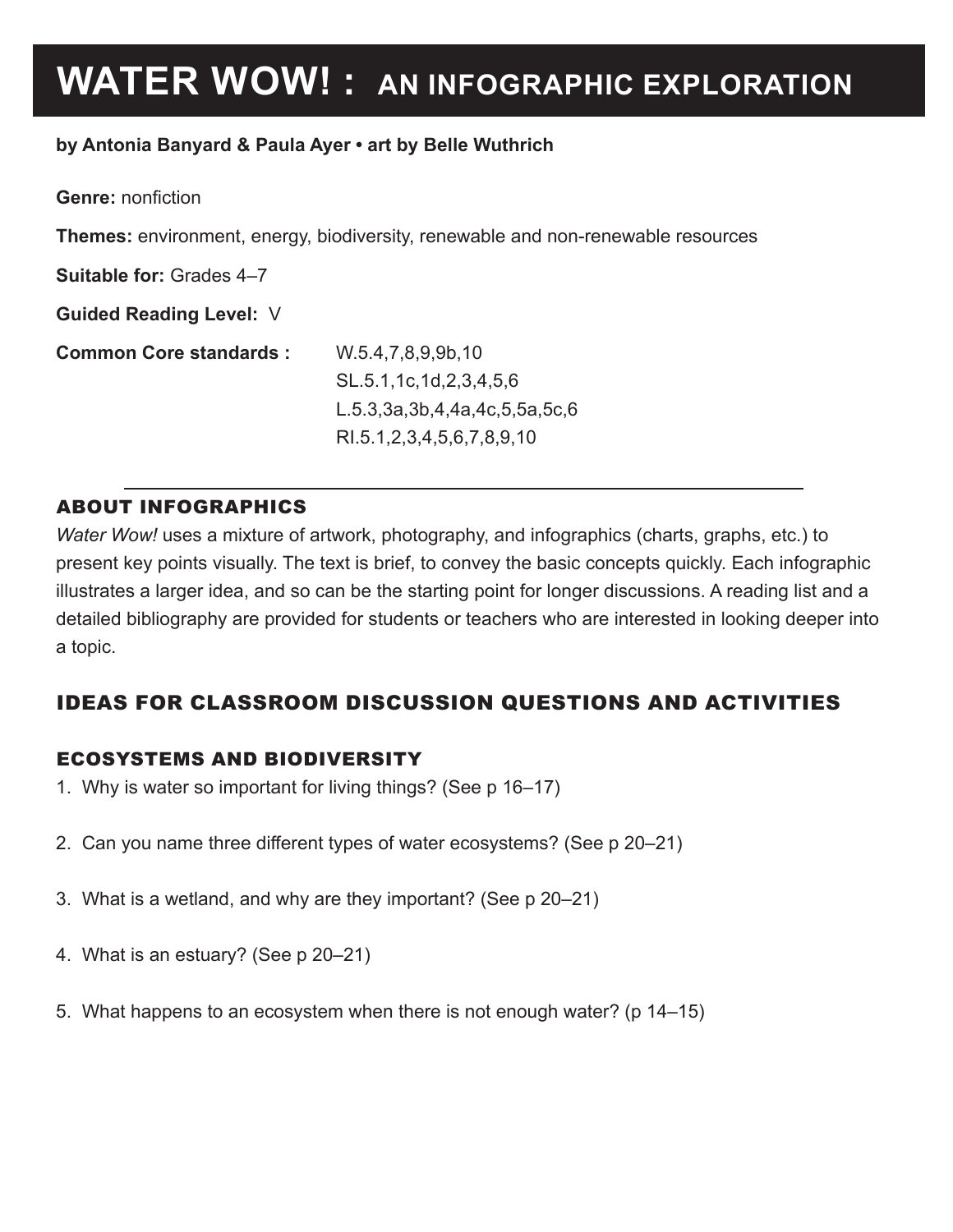### ENVIRONMENT AND RESOURCES

- 1. How do you use water in your everyday life? In the home? Can you think of four categories of personal water use? (See p 24–25)
- 2. What is the difference between direct water use and indirect water use? (See p 24–25 and 26–27)
- 3. The water you use in the home is an example of direct water use (ie. your answer to question #1). What other ways do we use water? (See p 26–27 and 32–33 and 34–35)
- 4. Where does the water in your community come from? How does it get to you? (See p 40–41) Your local water authority will have information on the water source for your community. As well, here are a couple of useful resources for locating your local watershed:
	- watershedreports.wwf.ca
	- www.nrcan.gc.ca/earth-sciences/geography/atlas-canada/selected-thematic-maps/16888
	- flowergarden.noaa.gov/image\_library/regionmaps.html
	- americaswatershed.org/reportcard/
	- water.usgs.gov/wsc/map\_index.html
- 5. How does pollution get into our sources of water? (See p 46–47)
- 6. Can you think of ways to reduce water pollution? Try to think of at least one thing you can do personally to reduce pollution. (See p 48–49 and 50–51)
- 7. Draw a map of your home. (Include your yard and garage if you have one.) Write down one way you use water in each room. Write a "D" beside every direct use, and an "I" beside every indirect use. Write down one way you could use less water in each room. *This is a way for students to create their own infographic. Students can either write in point*  form, or draw a picture or icon to represent different water uses (ie. a tap, a light bulb, etc.).

## WATER AND ENERGY

- 1. What is hydropower? (See p 30–31)
- 2. Besides hydroelectric power, how is water used to make energy? What forms of energy are the "thirstiest"? The least "thirsty"? (See p 32–33)
- 3. How are food, water, and energy connected? (See p 34–35)
- 4. Can you think of some ways to use less energy?